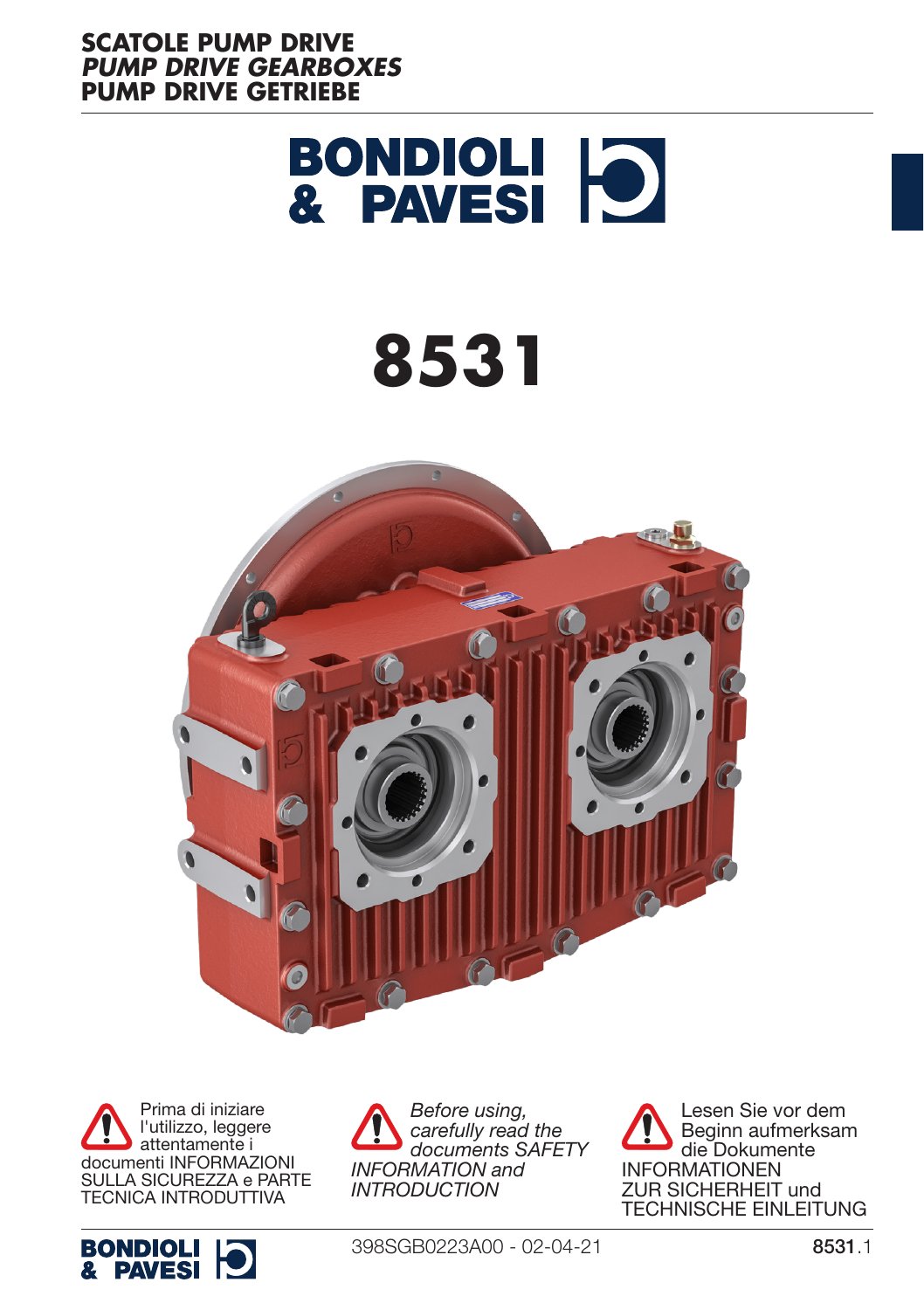

QUANTITÀ OLIO INDICATIVA 6 L PESO INDICATIVO SCATOLA 120 kg

398SGB0223A00 - 02-04-21

*APPROXIMATE WEIGHT 265 lbs*



ÖLMENGE CA. 6 L GETRIEBEGEWICHT CA. 120 kg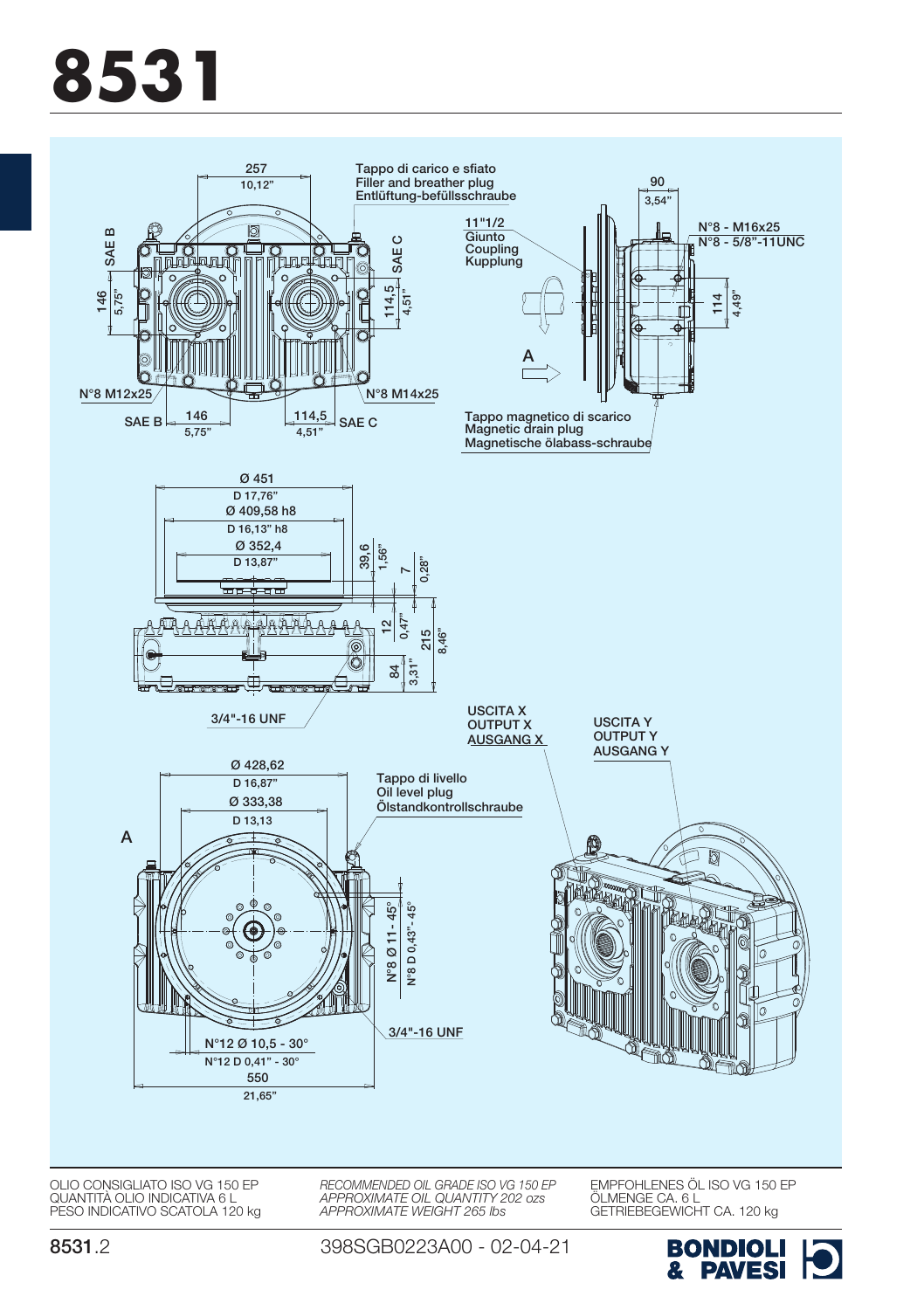| <b>RAPPORTO</b><br>RATIO<br><b>VERHÄLTNIS</b> |         | <b>INGRESSO</b><br><b>INPUT</b><br><b>EINGANG</b><br>P | M                  |         | <b>USCITA</b><br><b>OUTPUT</b><br><b>AUSGANG</b><br>M | CODICE<br><b>RAPPORTO</b><br>RATIO CODE | <b>MONTAGGIO</b><br>ARRANGEMENT<br><b>MONTAGE</b> |
|-----------------------------------------------|---------|--------------------------------------------------------|--------------------|---------|-------------------------------------------------------|-----------------------------------------|---------------------------------------------------|
|                                               | $min-1$ | <b>kW</b><br>(CV)                                      | N·m<br>$(in - lb)$ | $min-1$ | N·m<br>(in·lb)                                        | ÜBER-<br><b>SETZUNG</b>                 |                                                   |
| 1:1,36                                        | 2100    | 220<br>(300)                                           | 1000<br>(8850)     | 2850    | 735<br>(6505)                                         | 136                                     |                                                   |
| 1:1,57                                        | 2100    | 220<br>(300)                                           | 1000<br>(8850)     | 3300    | 637<br>(5637)                                         | 157                                     |                                                   |
| 1:1,74                                        | 1900    | 220<br>(300)                                           | 1108<br>(9807)     | 3300    | 637<br>(5637)                                         | 174                                     |                                                   |
| 1:1,93                                        | 1700    | 220<br>(300)                                           | 1236<br>(10940)    | 3280    | 640<br>(5664)                                         | 193                                     |                                                   |

#### EINGANG *INPUT* **INGRESSO**



# ΦĽ

ø 352,42 D 13,87" ø 333,38 D 13,13"

Giunto<br>Coupling 11" 1/2<br>Kupplung

39,6 1,56"

₩

G

### ATTACCHI POMPA

 $\frac{1}{4}$ 

1,65"

*PUMP ATTACHMENTS*

### PUMPENANSHLUSS

N°8 - D 0,31" N°8 - ø 11